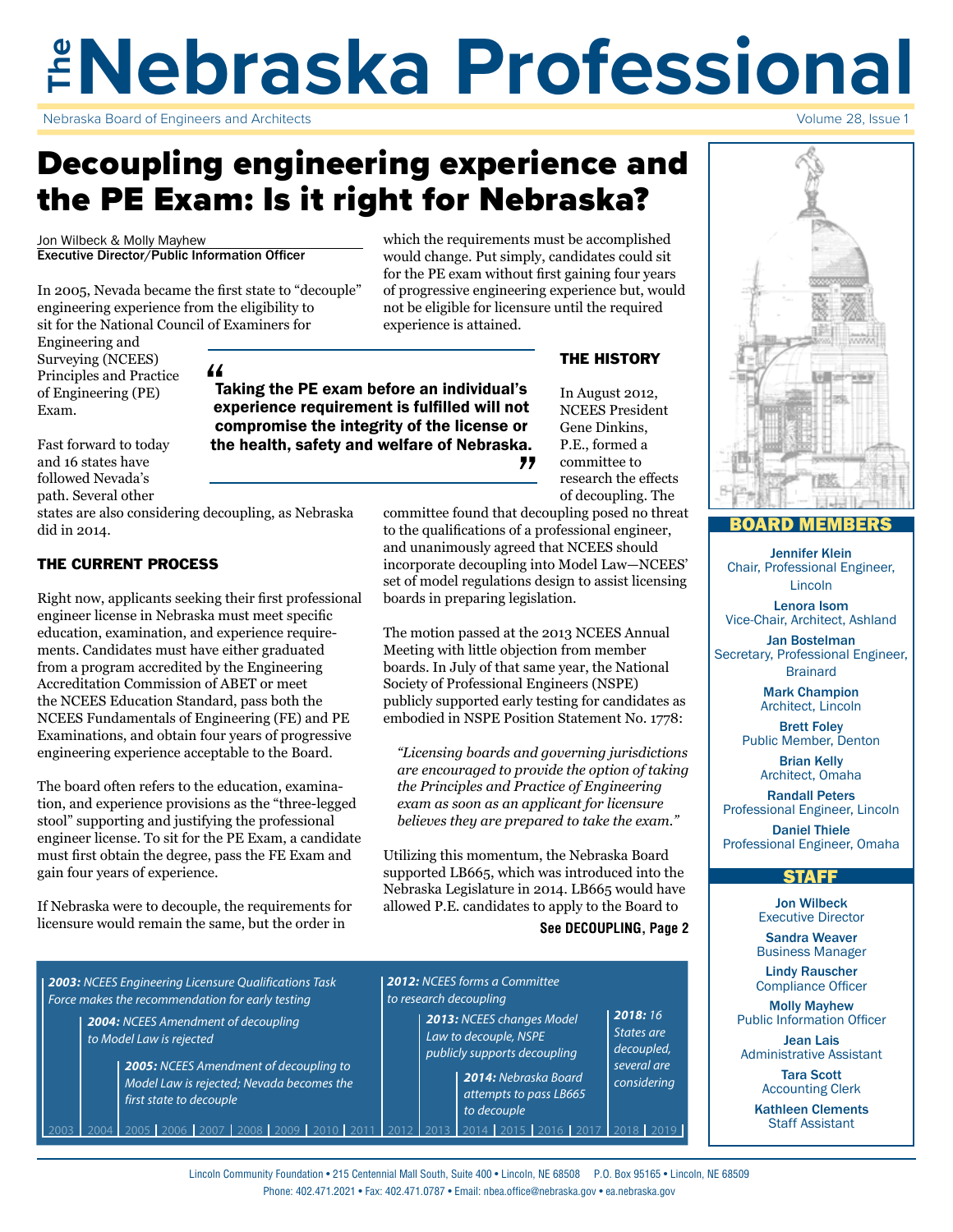## **DECOUPLING**

take the PE Exam after graduation. However, provisions were also maintained in LB665 that those candidates would not be able to be

**CONTRIGREGIES 2008** an accredited program and being of good<br>**Continued From Page 1** and **Continued From Page 1** moral character. California and New Mexico require two years of engineering experience, and Arizona allows candidates to sit for the exam after gaining a combined 60 months of education and experience.



As of April 2018, 16 states have decoupled and several are considering.

licensed until they had also gained four years of engineering experience.

Ultimately, the decoupling provisions were not added to the Nebraska Engineers and Architects Regulation Act, but LB665's defeat has not kept the Board away from following the progress of other states, analyzing new data and listening to licensees input on the matter.

#### OTHER STATES

Out of the 16 states that are decoupled, 13 allow candidates to take the PE Exam any time after passing the FE Exam, pending review of any other pertinent state requirements such as having a degree from

#### OTHER PROFESSIONS

Several other professions in the United States already follow a decoupled model of examination and experience including architects, landscape architects, medical doctors, and attorneys.

Architects, for example, may be admitted to the NCARB ARE Exam prior to completion of experience requirements.

#### FACTS AND FIGURES

Since its change to decoupling for professional engineers in 2005, the Nevada Board of Engineers and Land Surveyors collected pass rates for first time PE Exam takers.

Early pass rates were collected for examinees testing with three or less years' experience and '4+ year' pass rates were collected for those who had completed the traditional experience requirement.

> From 2005 to 2012, the Board found no statistically significant data that proved favor for either testing method. Out of the 1,030 candidates who participated in the early testing, 50% successfully passed the exam. Out of the 430 '4+ year' candidates, 51% successfully passed the exam.

> A breakdown of the largest engineering discipline, civil engineering, showed that among the 807 candidates, early pass rates were 50% compared to 46% of candidates with four or more years of experience. Nevada also found that most candidates do not take the exam immediately after graduation, but usually chose to wait two years or more.

#### THE BENEFITS

The PE Exam is often referred to as "the last hurdle" in becoming

licensed. By placing a four-year time stamp on the exam, candidates for licensure have to plan their lives around a testing date instead of getting rid of that "last hurdle" when it is convenient.

If a young engineer's career is impacted by life events, such as starting a family, decoupled licensing provisions would allow for flexibility and lead to a greater chance of taking and passing the exam. If afforded the flexibility to work the PE Exam's timing into their career plans, instead of the exam timing dictating their career, this will ultimately benefit that engineer and the engineering profession.

#### FURTHER READING

- NSPE Position Statement No. 1778, adopted January 2017 *https://www.nspe.org/resources/issues-and-advocacy/position-statements/professional-practice*
- "A Matter of Timing", National Society of Professional Engineers, December 2013 *https://www.nspe.org/resources/pe-magazine/december-2013/matter-timing*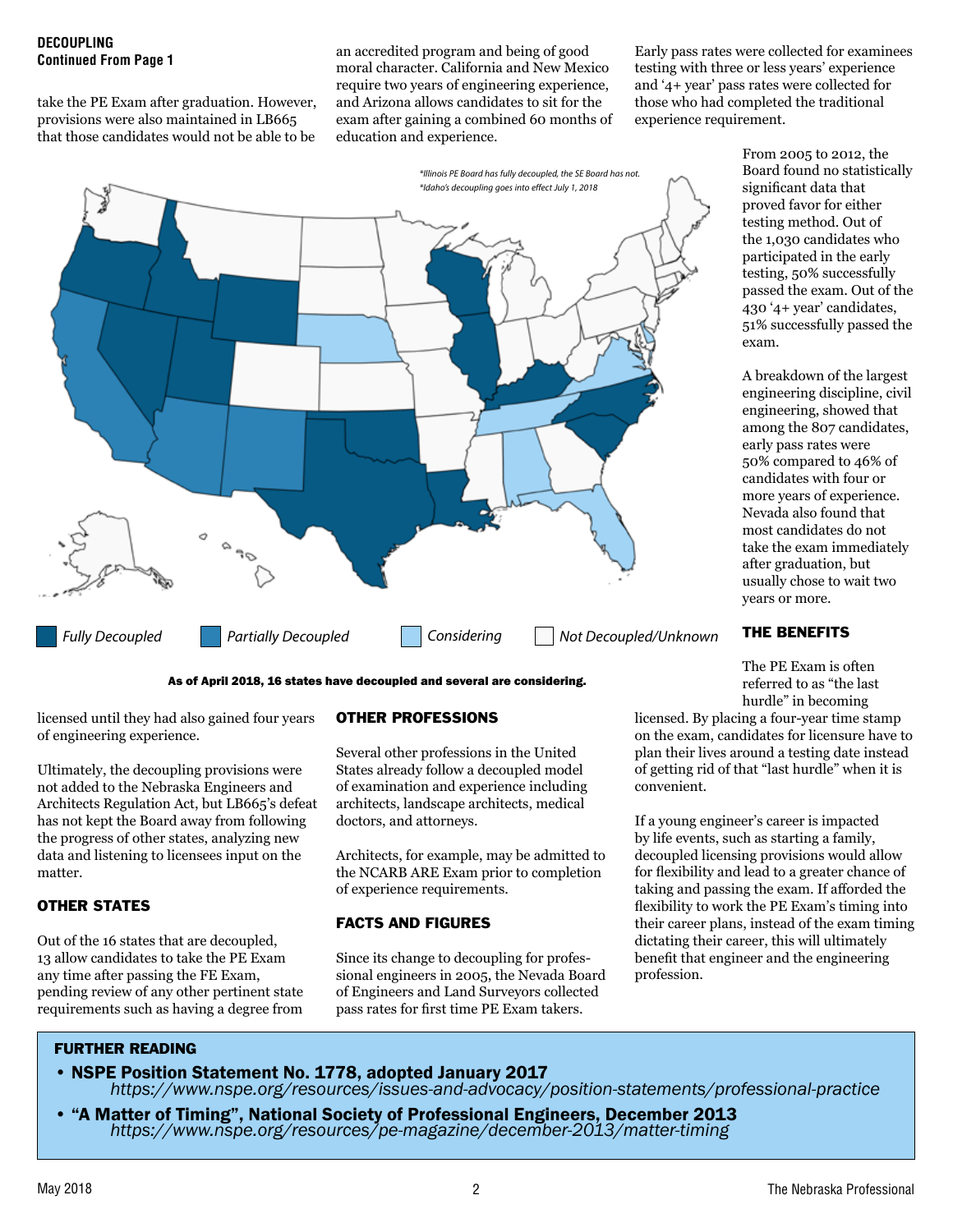Candidates ready to take the PE Exam will not lose interest because of waiting until their experience is fulfilled, especially if that experience is in an area not tested by the PE Exam.

More individuals working in exempt industries will likely become licensed as well. Taking an exam long after their graduation can be daunting. Again, a greater number of licensed professional engineers would result from decoupling.

#### THE CONCERNS

Opponents of decoupling may assert that a person licensed in Nebraska after taking the exam early would find it difficult or even impossible to be licensed in a state that does not allow this provision. There are a couple of considerations to this argument.

First, it is important to understand this provision is optional. Those who have a concern about licensure by comity in other states may choose to meet the four year experience requirement before taking the PE Exam as currently required.

Secondly, during the PE Exam application process, the Board would point out to each and every PE Exam candidate the comity and mobility considerations that may arise due to PE Exam passage prior to gaining four years of engineering experience.

Another common position from licensees is that they "had to wait" four years after graduation before taking the PE Exam when they became licensed professional engineers. The Board acknowledges that change sometimes doesn't happen quickly.

#### LOOKING TO THE FUTURE

Decoupling is a topic on the forefront of the Board. The Board believes that taking the PE exam before an individual's experience requirement is fulfilled will not compromise the integrity of the license or the health, safety and welfare of Nebraska citizens in any way.

Adding a decoupling provision to the E&A Regulation Act will result in more professional engineers becoming licensed, and thereby result in greater protection of the health, safety, and welfare of the public.

The Board is interested in hearing your thoughts and concerns about decoupling engineering experience from the PE exam. If you would like to provide feedback, or have questions about decoupling, please email us at *nbea.office@nebraska.gov* or call our office at 402-471-2021.

## **New architect, professional engineer and public member join board**

#### Molly Mayhew Public Information Officer

Recently appointed by Nebraska Governor Pete Ricketts, architect Brian Kelly, professional engineer Dan Thiele, and public member Brett Foley are the newest members of the Nebraska Board of Engineers and Architects.

Brian Kelly, who has worked at the University of Nebraska-Lincoln for almost a decade, was appointed to the Board in



Brian Kelly, NCARB **Daniel Thiele, P.E.** Brett Foley, Ph.D.

Kelly, who also sits as a board of the Design Alliance of Omaha (daOMA) and serves on several committees in the College of Architecture, looks forward to "offering perspective on the connections of the College of Architecture curriculum and how it can connect to the development of licensed professionals."

Dan Thiele hails from Omaha and is a licensed Professional Civil Engineer with a focus on geotechnical and material engineering. Thiele holds both a Bachelor of



January and represents the UNL College of Architecture on the Board. Prior to joining the college, he was an assistant professor at California Polytechnic State University and at Missouri's Drury University.

Kelly has been recognized by both the American Institute of Architects (AIA) and the University of Nebraska for his design work. Kelly is a graduate of UNL with a Bachelor of Science in Architectural Studies and a Master of Architecture.

Originally from Nebraska, Kelly has been fortunate to travel the world to teach students about architecture.

"I have led the UNL London program two times and offer a summer program in Barcelona," Kelly said.

"Each place offers new insights and enriches the ways I see the role of architecture in the city. The connection between travel and education is very important and I love seeing the changes in students as they are exposed to new places internationally."

Science and Master of Civil Engineering from the University of Nebraska-Lincoln and is licensed in 22 states. Thiele will bring over 30 years of engineering experience to the Board.

He is president of the Professional Engineers Coalition as well as the Nebraska Society of Professional Engineers' Education Foundation.

"I look forward to sharing my perspective from being licensed in multiple states," Thiele said of joining the Board."I'm interested in gaining a better perspective on the mechanics of the licensure process."

Brett Foley, Ph.D., is a psychometrician from Denton, Nebraska and will be the third public member to serve on the Board since the position was created in 1998.

Originally from Rapid City, South Dakota Foley holds a Masters in Biometry and a Doctorate of Psychology Studies in Education

**See NEW MEMBERS, Page 4**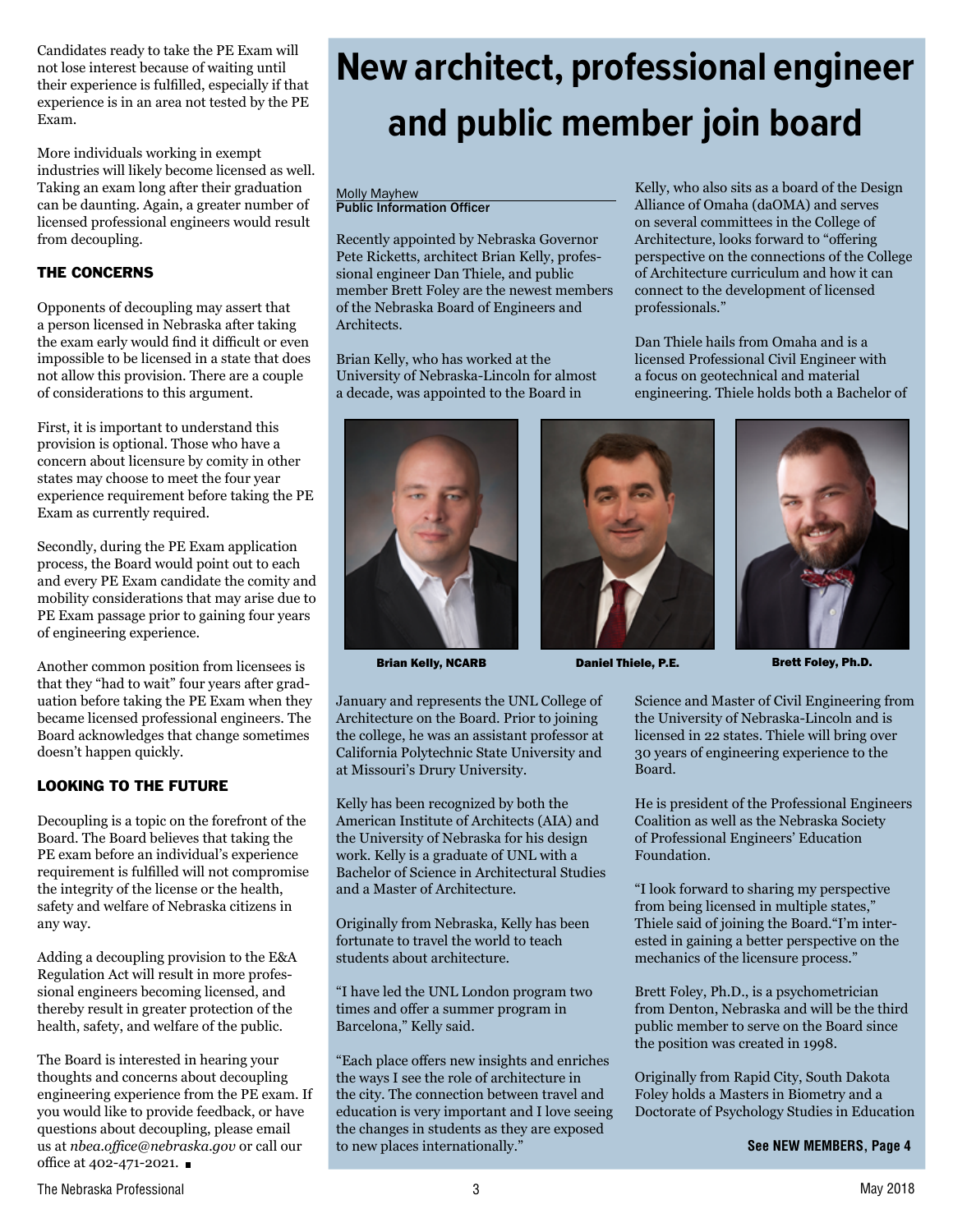#### **NEW MEMBERS Continued From Page 3**

from the University of Nebraska—Lincoln, and a Bachelor in Mathematics from Chadron State College.

As the Director of Professional Credentialing and Senior Psychometrician at Alpine Testing Solutions, Foley helps develop national tests for a variety of subjects by utilizing mathematics, statistics and psychology.

"As a psychometrician, I work with many organizations on the technical and policy aspects of licensure and certification exams," Foley said. "I look forward to sharing information about testing and assessment processes with the Board."

Before joining Alpine, Foley worked for the University of Nebraska-Lincoln under several departments including the Buros Institute for Assessment Consolation,

Departments of Educational Psychology and Biometry, Nebraska Center for Research on Children, Youth, Families and Schools, and the Nebraska Education and Research.

Foley is also a member of the American Educational Research Association, American Association of Test Publishers, and a consulting editor for the Journal of Educational Psychology.

"I look forward to learning more about the legal issues related to engineering and architectural licensing in Nebraska," Foley said.

Foley is the most recently added Board Member, taking over for former public member Krista Kester in April. Kelly began tenure with the Board in February, replacing Thomas Laging, FAIA as the architectural education member and beginning March 1, Thiele replaced Michael Conzett, P.E.

## **New Board Officers Elected**

The Nebraska Board of Engineers and Architects is pleased to announce new officers for the 2018 year.

At the March meeting, the Board unanimously voted Jennifer Klein, Lenora Isom and Jan Bostelman as the Chair, Vice-Chair and Secretary, respectively.





Jennifer Klein, P.E. Lenora Isom, NCARB Jan Bostelman, P.E.



Klein, a principal electrical engineer and project manager at Clark Enersen Partners, has served with the Board since 2010. She is also a member of several societies including NSPE and serves on the Board of Directors for the Spirit of Nebraska Council of the Girl Scouts of America. This is Klein's second consecutive year as an officer after serving as the vice-chair in 2017.

Isom, an architect who has served on the Board since 2016, works for the City of Ashland as a Building Official, Zoning and Floodplain Administrator and Economic Developer. Isom is a NCARB member and serves on several Boards. This will be Isom's second consecutive year as an officer after serving as the secretary in 2017.

Bostelman, a professional engineer from Brainard who runs her own firm, has served on the Board since 2017. Bostelman currently serves on the Nebraska Radon Resistant New Construction Task Force and is also a Board member of the East Butler School District.

# NCEES NEWS

#### SOFTWARE PE EXAM DISCONTINUING

NCEES will discontinue The Principles and Practice of Engineering (PE) Software Engineering exam after the April 2019 administration.

As the exam has had less than 50 total firsttime candidates since the exam's inception in 2013, the Committee of Examination Policy and Procedures (EPP) is required to review the exam and provide recommendations to the NCEES board of directors about continuation.

After consideration, the EPP Committee recommended that NCEES discontinue the PE Software Engineering exam. At the February 2018 meeting, the NCEES board of directors confirmed the recommendation to discontinue the exam.

For more information on FE or PE exams, visit *ncees.org/engineering*.

#### CBT SCHEDULE RELEASED

The National Council of Examiners for Engineering Surveying (NCEES) released the tentative conversion schedule for paper exams making the switch to Computer Based Testing (CBT).

As of the first of this year, the Chemical and Nuclear exams are the latest additions to CBT. The next two exam disciplines updating to electronic will be Environmental and Petroleum. Structural is tentatively set to be the last exam to transition to CBT in 2024.

Of the 24 different PE exams, 12 will be year round, 12 will be a single-day exams offered once a year, and the Structural exam has yet to be determined.

To view the tentative exam schedule, visit *ncees.org/cbt*.

#### TESTING REGISTRATION DEADLINE

First time applicants for the PE paper-andpencil exam have until July 27, 2018 to register for the October 26-27, 2018 exam.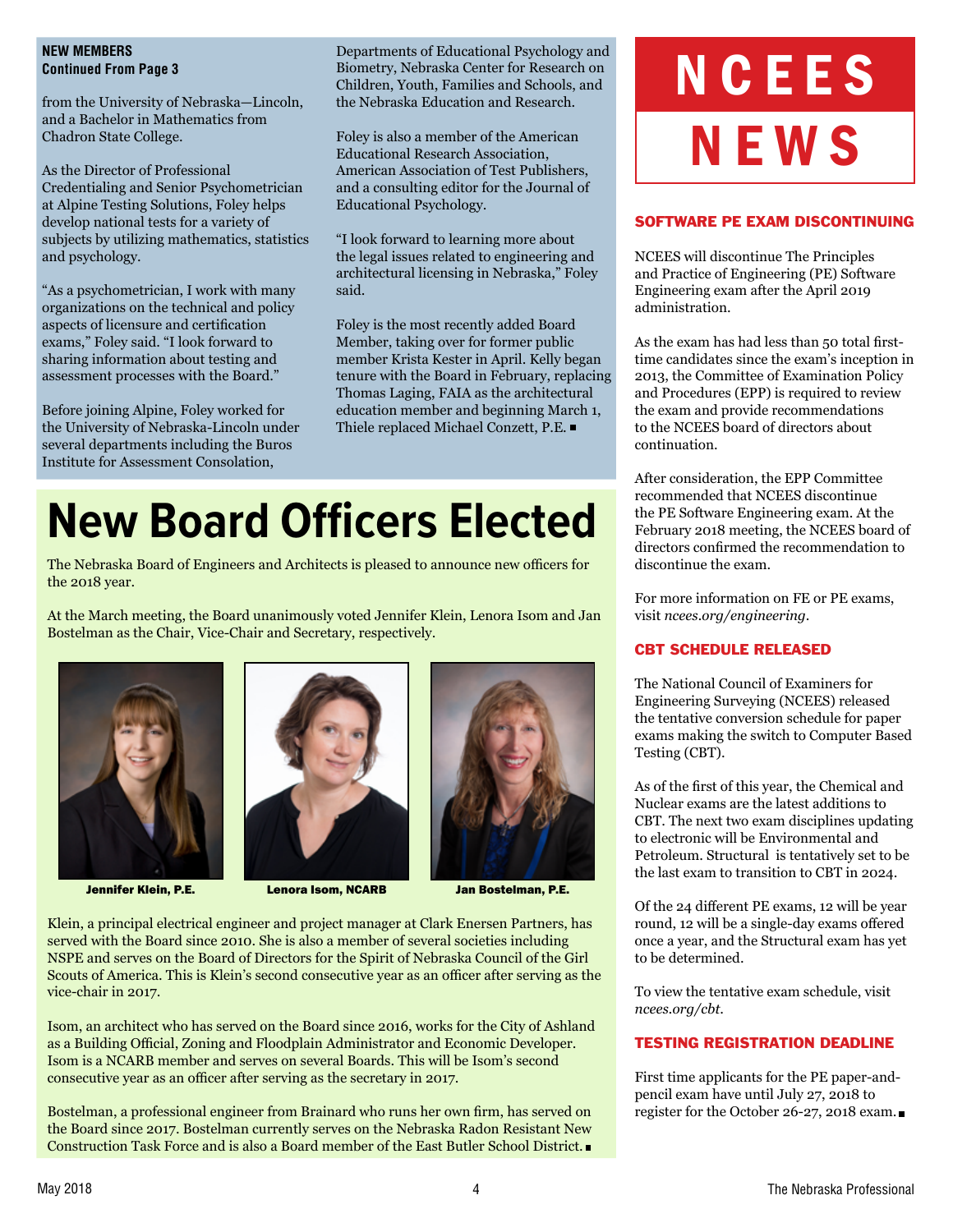## **Board to enhance communications with technical updates**

In the coming months, the Board is looking to implement new changes to improve licensee's accounts, communication and connection.

The most considerable update for the Board staff will be a new software management system to handle licensing information for individuals and firms.

"The current management system the Board uses has limited capabilities," Molly Mayhew, Public Information Officer for the Board, said. "The new system will enable board staff to

better manage accounts and track correspondence."

To further improve direct communication, licensees can look forward to emails containing important Board information such as renewal reminders, updates to Board rules, and the newsletter.

"Licensees will still receive a postcard in Autumn reminding them that their license is about to expire," Mayhew said. "Excluding that one biennium reminder, individual licensees, emeritus members and firms can look forward to receiving necessary Nebraska news via email."

With updates slated to begin this year, any licensees or emeritus members who have moved or have updated information (phone, fax

or email) should contact the Board at *nbea.office@nebraska.gov.* A change of address/contact form is not required.

Licensees and emeritus members looking to confirm their contact information can email *molly. mayhew@nebraska.gov*.

### To update contact information: **nbea.office@nebraska.gov**

To confirm contact information: **molly.mayhew@nebraska.gov** "The Board intends to only deliver necessary updates and newsletters to firms, licensees and emeritus members," Mayhew said. "As this will be a new process to the Board staff, any suggestions or input from recipients is welcomed."

Any licensee that shows as having an invalid email will receive a postcard from the Board requesting updated contact information.

Individuals, firms, and emeritus members should mark board emails as 'safe senders' to ensure emails are not going to SPAM folders.

Non-licensees who wish to receive The Nebraska Professional can sign up to receive the newsletter at *ea.nebraska.gov/newsletters* or directly email *molly.mayhew@nebraska.gov*.

As a reminder, this will be the last printed version of The Nebraska Professional. Electronic notifications about newsletter availability will be sent in May and November.

## NCARB **NEWS**

#### ARE 4.0 RETIRING IN JUNE

When the impending retirement of ARE 4.0, exam candidates can look forward to several changes coming to NCARB accounts.

As of July 1, candidates currently in ARE 4.0 will need to login to their NCARB account to ensure records are transition to ARE 5.0. Most candidates will automatically be transitioned and the appropriate credits and eligibilities will appear in the account.

Candidates who tested in ARE 4.0 in June 2018 will need to wait until exam scores are released before making the transition to ARE 5.0. All other candidates with special accommodations, or those having issues transitioning accounts, will need to contact NCARB support directly at 202-879-0520.

The Rolling Clock will continue for all ARE participants and will not start over for those transitioning to ARE 4.0 from ARE 5.0.

Candidates not registered with the Board before November 2017 will not be eligible to take the final ARE 4.0 exam.

NCARB and the Board strongly encourages exam candidates to read the testing center rules and requirements before attending the exam. To learn more about testing center rules, visit *ncarb.org/pass-are/are5/start/ test-center.* 

#### SECURITY REMINDER

NCARB has seen an up-tick in candidates sharing information about the ARE exams in online community forums. Before testing, read the Candidate Agreement in the ARE guidelines to maintain exam confidentially.

It is a violation to disclose the specifics of ARE content and candidates caught sharing confidential information can face repercussions such as suspended testing privileges and invalidation of exam scores.

## Scottsbluff Fire Department no longer a delegated authority

Effective January 11, 2018 the Scottsbluff Fire Department is no longer a delegated authority of the Nebraska State Fire Marshal.

All design firms or individual licensees who have previously submitted plans for commercial construction to the Scottsbluff Fire Department for fire code review must resubmit plans directly to the Plans Division of the State Fire Marshal Agency in Lincoln.

Plan submittal only applies to fire code reviews. Building permits are not affected and will continue to be reviewed by Scottsbluff officials.

If you have questions about the change, please contact the Fire Marshal Chief Plans Examiner at 402-471-9474 or visit *sfm.nebraska.gov.*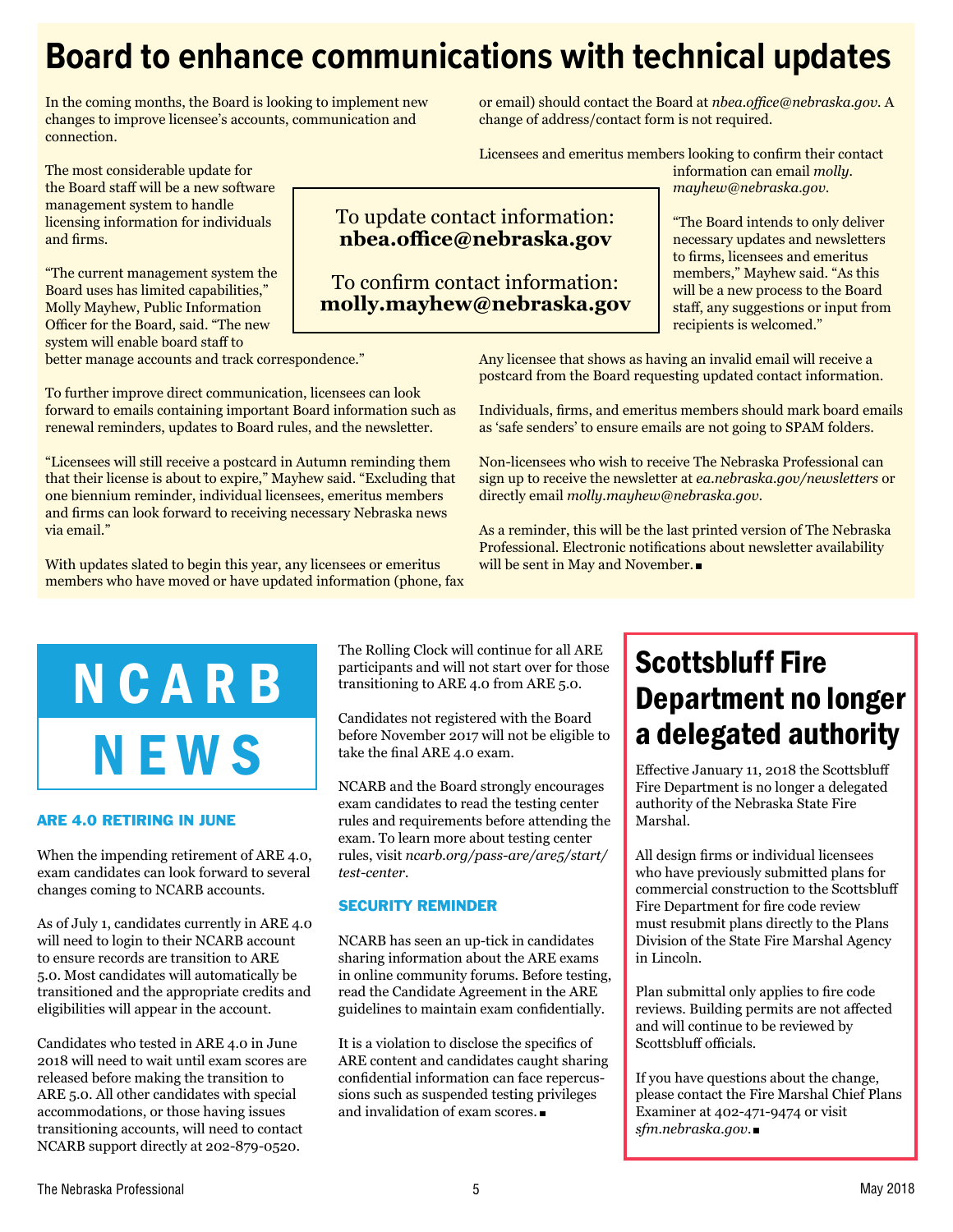### **Recently Resolved Compliance Cases**

**The following complaints were reviewed for compliance by the Nebraska Board of Engineers and Architects, and resolved via the action noted. These summaries are provided for licensee education and information, and should not be interpreted as a full description of the complaints described. In complaints where disciplinary action was taken by the Board per Neb. Rev. Stat. § 81-3444, the names of the individuals and/or organizations involved are included.**

#### **Complaint #17.03**

Unlicensed Practice

**Summary:** The Board was notified of the submission of building plans to another state agency for the construction of a one-level building [Assembly (A) occupancy] comprising 5,550 square feet that did not bear the seal of a Nebraska-licensed architect or professional engineer.

**Action:** This project was subject to the Act because the construction comprised more than 1,000 square feet of building area classified as Assembly occupancy under the state building code. The Board authorized the remediation process provided in Board Rule 8.4 to bring this project into compliance with the Act.

Three licensees served as the remediation professionals and conducted reviews of the project, identified deficiencies, and recommended corrections that were implemented. The complaint was dismissed with no disciplinary action.

#### **Complaint #17.06**

Unlicensed Practice

**Summary:** The Board was notified of the submission of building plans to another state agency for the renovation of the first floor of a two-level, 5,000 square foot movie theater [Assembly (A) occupancy] that did not bear the seal of a Nebraska-licensed architect or professional engineer.

**Action:** This project was subject to the Act because the renovation impacted 1,000 or more square feet of building area classified as Assembly occupancy. Following informal discussions with the Board, the remediation process provided in Board Rule 8.4 was authorized to bring this project into compliance with the Act.

A licensee serving as a remediation professional conducted a review of the project, identified deficiencies, and recommended corrections that were implemented. The complaint was dismissed with no disciplinary action.

#### **Complaint #17.09**

Unlicensed Practice

**Summary:** The Board was notified of the submission of building plans to another state agency for a renovation and addition to a one-level, 5,600 square foot religious worship center [Assembly (A) occupancy] that did not bear the seal of a Nebraska-licensed architect or professional engineer.

**Action:** This project was subject to the Act because the work impacted more than 1,000 square feet of building area classified as Assembly occupancy. Upon notice of the complaint, the project owners engaged a licensee to become involved in the project. The complaint was dismissed with no disciplinary action.

#### **Complaint #17.16**

Unlicensed Practice

**Summary:** The Board was notified of the submission of building plans to another state agency for the renovation of a one-level, 6,000 square foot commercial building [Business (B) or Mercantile (M) occupancies] that did not bear the seal of a Nebraska-licensed architect or professional engineer.

**Action:** This project was subject to the Act because the construction comprised more than 3,000 square feet of space classified as Business/ Mercantile occupancies. The Board authorized the remediation process provided in Board Rule 8.4 to bring this project into compliance with the Act.

A licensee serving as a remediation professional conducted a review of the project, identified deficiencies, and recommended corrections that were implemented. The complaint was dismissed with no disciplinary action.

#### **Complaint #17.18**

Unlicensed Practice

**Summary:** The Board was notified of the submission of building plans to another state agency for the renovation of a one-level, 7,170 commercial building [Business (B) or Mercantile (M) occupancies] that did not bear the seal of a Nebraska-licensed architect or professional engineer.

**Action:** This project was subject to the Act because the construction comprised more than 3,000 square feet of space classified as Business/ Mercantile occupancies. The Board authorized

the remediation process provided in Board Rule 8.4 to bring this project into compliance with the Act.

A licensee serving as a remediation professional conducted a review of the project, identified deficiencies, and recommended corrections that were implemented. The complaint was dismissed with no disciplinary action.

#### **Complaint #17.22**

Unlicensed Practice

**Summary:** The Board was notified of the submission of building plans to another state agency for the renovation of a one-level, 1,392 square foot restaurant [Assembly (A) occupancy] that did not bear the seal of a Nebraska-licensed architect or professional engineer.

**Action:** This project was subject to the Act because the renovation impacted 1,000 or more square feet of building area classified as Assembly occupancy. The Board authorized the remediation process provided in Board Rule 8.4 to bring this project into compliance with the Act.

A licensee serving as a remediation professional conducted a review of the project and did not identify any deficiencies. The complaint was dismissed with no disciplinary action.

#### **Complaint #17.24**

Unlicensed Practice

**Summary:** The Board was notified of the submission of building plans to another state agency for a one-level, 1,462 square foot addition to a religious worship center [Assembly (A) occupancy] that did not bear the seal of a Nebraska-licensed architect or professional engineer.

**Action:** This project was subject to the Act because the addition impacted 1,000 or more square feet of building area classified as Assembly occupancy. The Board authorized the remediation process provided in Board Rule 8.4 to bring this project into compliance with the Act.

A licensee serving as a remediation professional conducted a review of the project and did not identify any deficiencies. The complaint was dismissed with no disciplinary action.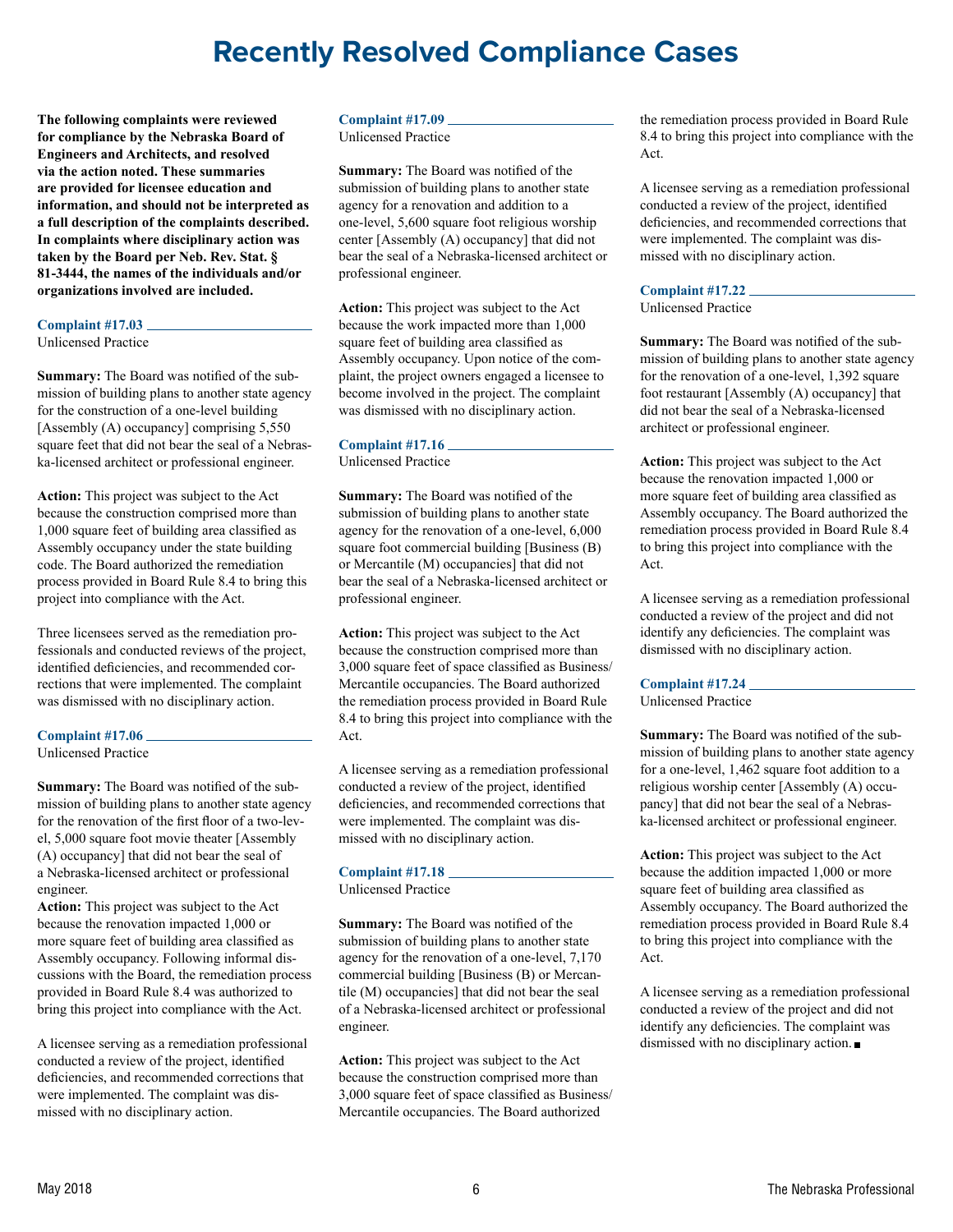### **Licensure Updates November 17, 2017 - May 2, 2018**

#### Architects by Exam

| Brandon M. Beatty      | Omaha        | NE. |
|------------------------|--------------|-----|
| Benjamin J. Fiedler    | Omaha        | NE  |
| Jennifer L. Fiedler    | Omaha        | NE  |
| <b>Tyson C. Fiscus</b> | Omaha        | NE  |
| Eric C. Goeken         | Omaha        | NE  |
| Ryan J. Huber          | Omaha        | NE  |
| Matthew R. Kreutzer    | Grand Island | NE  |
| Carl W. Laegreid       | Seattle      | WA  |
| Jordan N. Lake         | Lincoln      | NE  |
| Molly E. Macklin       | Omaha        | NE. |
| Kyle D. Miller         | Papillion    | NE  |
| Mark C. Muller         | Glen Ellyn   | NE  |
| Kristen M. Schulte     | Omaha        | NE  |
| Kylie A. Von Seggern   | Omaha        | NE. |

#### Professional Engineers by Exam

#### **Civil**

| Daniel R. Alexander            | Lincoln      | ΝE          |
|--------------------------------|--------------|-------------|
| Kortney R. Brown               | Ralston      | NΕ          |
| Adam P. Christiansen           | Omaha        | <b>NE</b>   |
| <b>Brent P. Ciecior</b>        | Lincoln      | NΕ          |
| Traci J. Custard               | Omaha        | <b>NE</b>   |
| John P. Diediker               | Lincoln      | <b>NE</b>   |
| Nicholas D. Dobberpuhl         | Dallas       | TX          |
| Jordan T. Dostal               | Omaha        | <b>NE</b>   |
| Raeanna C. Doyle               | Omaha        | <b>NE</b>   |
| Brian P. Finn                  | Omaha        | <b>NE</b>   |
| Skylar L. Fossberg             | Lincoln      | NE          |
| Joshua J. Frank                | Omaha        | <b>NE</b>   |
| Brandon M. Gardels             | Omaha        | NE          |
| Michael D. Hale                | Lincoln      | $_{\rm NE}$ |
| Brent M. Hall                  | Lincoln      | NE          |
| Kevin C. Harders               | La Vista     | <b>NE</b>   |
| Kody J. Heller                 | Norfolk      | NE          |
| Derek W. Helmick               | Auburn       | <b>NE</b>   |
| Aaron J. Hirsh                 | Lincoln      | NE          |
| Kevin J. Hock                  | Omaha        | ΝE          |
| Andric P. Hofrichter           | Grand Island | ΝE          |
| Scott M. Hrabik                | Syracuse     | <b>NE</b>   |
| Nathan W. Huebner              | Lincoln      | NE          |
| Philip A. Jackman              | Gretna       | <b>NE</b>   |
| Brittney D. Kelley             | Elkhorn      | <b>NE</b>   |
| John R. Kelly                  | Fort Calhoun | <b>NE</b>   |
| Laura E.                       |              |             |
| Knapp Leiferman                | Omaha        | NE          |
| Coleman D. Larsen              | Grand Island | <b>NE</b>   |
| Xavier O. Larsen               | Centennial   | $_{\rm CO}$ |
| Torey L. McMullen              | Kearney      | <b>NE</b>   |
| Garret H. Menard               | Omaha        | NE          |
| Jonathan L. Richter            | Omaha        | <b>NE</b>   |
| Landon C. Shaw                 | North Platte | <b>NE</b>   |
| Ryan D. Sisk                   | Omaha        | NE          |
| Leslie J. Steele               | Grand Island | NE          |
| Thomas M. Thornton             | North Platte | NE          |
| Jordan L. Wachal               | Omaha        | ΝE          |
| David W. Walker                | Sioux City   | IA          |
| Caleb T. White                 | Omaha        | <b>NE</b>   |
| Maegan M. Woolf                | Omaha        | NE          |
| Jared M. Wurtele               | Lincoln      | ΝE          |
| <b>Control Systems</b>         |              |             |
| Stephen C. Beck                | Omaha        | NΕ          |
| <b>Electrical and Computer</b> |              |             |
| David R. Deets                 | Lincoln      | NE          |
| Brian L. Obermeier             | Kansas City  | MO          |
| David M. Schlumberger          | Omaha        | NE          |

| Mina N.K.S Youssef                 | Omaha                  | NΕ        |
|------------------------------------|------------------------|-----------|
| Environmental                      |                        |           |
| Matthew P. Pelton                  | Omaha                  | NE        |
| Camilla J. Snow                    | Omaha                  | NE        |
| <b>Fire Protection</b>             |                        |           |
| Andrew J. Blaszak                  | Logan                  | IA        |
| John P. Nebbia                     | Omaha                  | NE        |
| <b>Mechanical</b>                  |                        |           |
| Alireza Behfar                     | Omaha                  | NE        |
| Gregory R.S. Hildner               | Kansas City            | мо        |
| Daniel R. Hilgendorf               | Omaha                  | NE        |
| Elliot K. Hunt                     | Omaha                  | NE        |
| Darren E. Ingram                   | Omaha                  | NE        |
| Peter A. Larson                    | Omaha                  | NE        |
| Nathan T. Mar                      | Plattsmouth            | NE        |
| Ricky D. McGee                     | Gretna                 | NE        |
| Mehdi Mehrabi                      | Omaha                  | NE        |
| Jacob A. Petersen                  | Omaha                  | NE        |
| Tylor J. Robinson                  | Saint Libory           | NE        |
| Jason D. Stigge                    | Plattsmouth            | <b>NE</b> |
| James W. Swerczek                  | Omaha                  | NE        |
| Matthew R. Taylor                  | Ozawkie                | KS        |
| <b>Metallurgical and Materials</b> |                        |           |
| John J. Metzger                    | Omaha                  | NE        |
| Structural                         |                        |           |
| Kyle K. Kauzlarich                 | Omaha                  | NE        |
| Kyle J. Repaskey                   | Omaha                  | NE        |
| Aaron J. Yakel                     | Lincoln                | NE        |
| <b>Emeritus Status</b>             |                        |           |
| <b>Architects</b>                  |                        |           |
| Jeffrey W. Anderzhon               | Clive                  | IA        |
| Paul L. Bosman                     | Portola Vally          | CA        |
| Boyd O. Bower                      | Libertytown            | MD        |
| Erich H. Broer                     | Lincoln                | NE        |
| Stephen L. Clymer                  | Lincoln                | NE        |
| Richard M. Dean                    | Jackson                | MS        |
| John W. Farabow Jr.                | Wilmington             | NC        |
| Robert P. Findley                  | Roca                   | NΕ        |
| Edward F. Gilmore                  | <b>Overland Park</b>   | KS        |
| Jerry L. Glass                     | Grand Island<br>Aurora | NE        |
| Terril R. Hymans<br>James R. Jaros | Springfield            | CO<br>NΕ  |
| Terry L. Johnson                   | Omaha                  | NE        |
| Joseph A. Johnson                  | Wichita                | KS        |
| Lynn L. Jones                      | Lincoln                | NE        |
| Bruce A. Keller                    | Omaha                  | ΝE        |
| Jack W. Kienast                    | Dallas                 | TX        |
| <b>Professional Engineers</b>      |                        |           |
| Mary J. Adolf                      | Papillion              | NΕ        |
| John R. Amend                      | Omaha                  | NE        |
| Robert J. Amoruso                  | Orlando                | FL        |
| Glen L. Andersen                   | Blair                  | NE        |
| Tore O. Arnesen                    | <b>Broomfield</b>      | CO        |
| Ellen B. Barnes                    | Troy                   | МI        |
| Rick W. Bay                        | Lincoln                | NE        |
| Kenneth A. Birt                    | <b>AMES</b>            | ΙA        |
| Robert A. Bloechle                 | Omaha                  | NE        |
| Gary L. Bouc                       | Lincoln                | NΕ        |
| James E. Boucher                   | Valley                 | NΕ        |
| John C. Branch                     | Lead                   | SD        |
| Robert J. Buchholz                 | <b>Sisters</b>         | OR        |

Eric M. Steele Omaha NE Shawn M. Westervelt Gretna NE

| Christopher J. Cardillo              | Centennial         | CO             |
|--------------------------------------|--------------------|----------------|
| Jaime A. Castro                      | Spring             | TX             |
| Cheerei Cheng                        | Bellevue           | WA             |
| Lawrence J. Cieslik                  | Plattsmouth        | NE             |
| <b>Richard P. Clemens</b>            | North Berwick      | UK             |
| Douglas J. Clemetson                 | Omaha              | NE             |
| Donald C. Cox                        | Lincoln            | NE             |
| Theodore M. Cox                      | Omaha              | <b>NE</b>      |
| Fadi N. Dahmash                      | Oklahoma City      | OK             |
| Jason R. Dedrickson                  | Lenexa             | <b>KS</b>      |
| John DeWit                           | Sioux Falls        | <b>SD</b>      |
| Ebenezer Donkoh                      | S. Sioux City      | <b>NE</b>      |
| Glenn H. Dostal                      | Omaha              | NE             |
| William B. Eddy                      | Thornton           | CO             |
| Robert L. Ellis                      | Tulsa              | OK             |
| Keith R. Erickson                    | Wayzata            | MΝ             |
| Abraham Erlich                       | Omaha              | NE             |
| John N. Everett                      | <b>OGDEN</b>       | UT             |
| Thomas W. Eversden                   | Omaha              | NE             |
| Jody S. Farhat<br>John J. Fluehr III | Omaha<br>Omaha     | NE<br>NE       |
| James E. Foley                       | Gretna             | NE             |
| James G. Govaia                      | Saint Louis        |                |
| Robert D. Grisso Jr.                 | Blacksburg         | MO<br>VA       |
| Curtis M. Grundman                   | Bennington         | NE             |
| William F. Haney                     | Plattsmouth        | NE             |
| Peter P. Hanik                       | Webster            | TX             |
| Ralph C. Hansen                      | Lincoln            | NE             |
| David L. Hansen                      | Omaha              | <b>NE</b>      |
| Glenn G. Hansen                      | Crescent           | IA             |
| William A. Hanssen                   | Lincoln            | NE             |
| Kenneth H. Hartwig                   | Lincoln            | <b>NE</b>      |
| Michael C. Heald                     | Phoenix            | AZ             |
| William C. Healy                     | S. Sioux City      | NE             |
| Curtis R. Helfrich                   | Isle of Palms      | SC             |
| John B. Herman                       | Omaha              | NΕ             |
|                                      |                    |                |
| Steven J. Herth                      | Alexandria         | MΝ             |
| Peter A. Heve                        | Laguna Niguel      | CA             |
| Mark A. Hillstrom                    | Jefferson City     | MО             |
| James F. Hilton                      | Carrollton         | MO             |
| William E. Hulsey                    | Cleveland          | OН             |
| Willis D. Hunt                       | Hastings           | NE             |
| Nelson J. Hymans                     | Omaha              | NΕ             |
| Charles B. Jacomino                  | Philadelphia       | PA             |
| John M. Jess                         | Lincoln            | NE             |
| William J. Jones                     | Schertz            | TX             |
| Sarfraz H. Kathawala                 | Germantown         | TN             |
| Brad M. Kauffman                     | <b>Great Falls</b> | МT             |
| Stephen W. Kent                      | Glen Ellyn         | IL             |
| Kevin K. Kroke                       | Fargo              | ND             |
| David H. Kuhn                        | Raytown            | MO             |
| David R. Kulisek                     | Bellevue           | NΕ             |
| Timothy J. McIvor                    | Omaha              | N <sub>E</sub> |
| <b>Deceased</b>                      |                    |                |
| <b>Architects</b>                    |                    |                |
| Steve E. Cook Jr.                    | Lincoln            | NΕ             |
| Thomas L. Kaspar                     | Lincoln            | ΝE             |
| David T. Littrell                    | Lincoln            | ΝE             |
| Ernest O. Moore                      | Holland            | MI             |
| Gary D. Watkins                      | Omaha              | ΝE             |
| <b>Professional Engineers</b>        |                    |                |
| Sidney J. Artt Jr.                   | Lincoln            | NE             |
| James L. Beicker                     | San Antonio        | TX             |
| Richard N. DeVries                   | Las Vegas          | NV             |